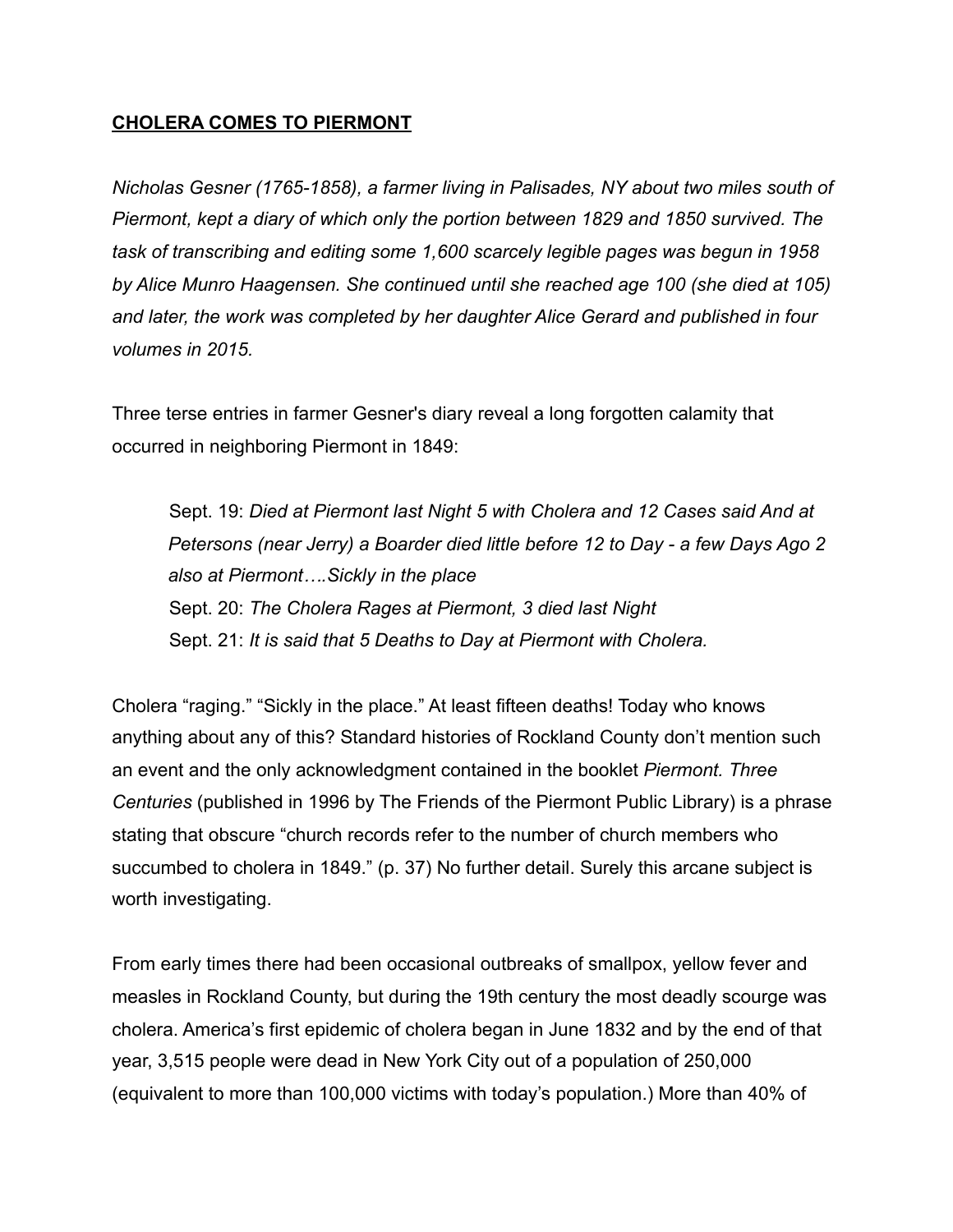them were born in Ireland; as one intolerant physician wrote, "New York stands foremost as the grand focus and receptacle of the poverty and filth of Europe." (C. Rosenberg, *The Cholera Years,* p. 135) People of means fled to the country. According to the *New York Evening Post*, "The roads, in all directions, were lined with well-filled stage coaches, livery coaches, private vehicles and equestrians, all panic-struck, fleeing the city, as we may suppose the inhabitants of Pompeii fled when the red lava showered down upon their homes."

Few medical men believed that cholera was contagious; most blamed the disease on miasmas (bad air) arising in poor neighborhoods. It was an era long before germ theory and the sanitation movement, a time when few bathed or washed, city streets were filthy, privies and drinking water drawn from polluted shallow wells, often near seeping cesspools. Acute dehydration and electrolyte loss could cut a healthy person down within hours and quarantine methods did no good because cholera wasn't transmitted directly from person to person or by animal vectors. Medical treatment was the usual: bleeding, emetics, opiates, etc. It wasn't until the 1880s it was learned that cholera was due to a bacterial infection which spreads primarily through water fouled by human excrement or ingested by eating unwashed fruits, vegetables or raw fish - indeed oysters from the Hudson were a favorite local delicacy. So the culprit wasn't bad air at all, but bad water — the bacillus could live in water for long periods of time but once swallowed, and if it survived stomach juices, its toxin would play havoc with the intestinal tract.

On July 3, 1832 Nicholas Gesner (NG) noted in his diary, *Cholera in New York. People moved out this last week, hundreds. Some vessels have Stopped Running. Sorrowful time.* All told, that year more than 100,000 "eloped" to pure country air and, most likely, some fled up river which contributed to the spread. (Although Piermont's pier wasn't completed until 1838, Taulman's Landing had been a center of river traffic since Colonial times.) NG provided more detail in the following entries: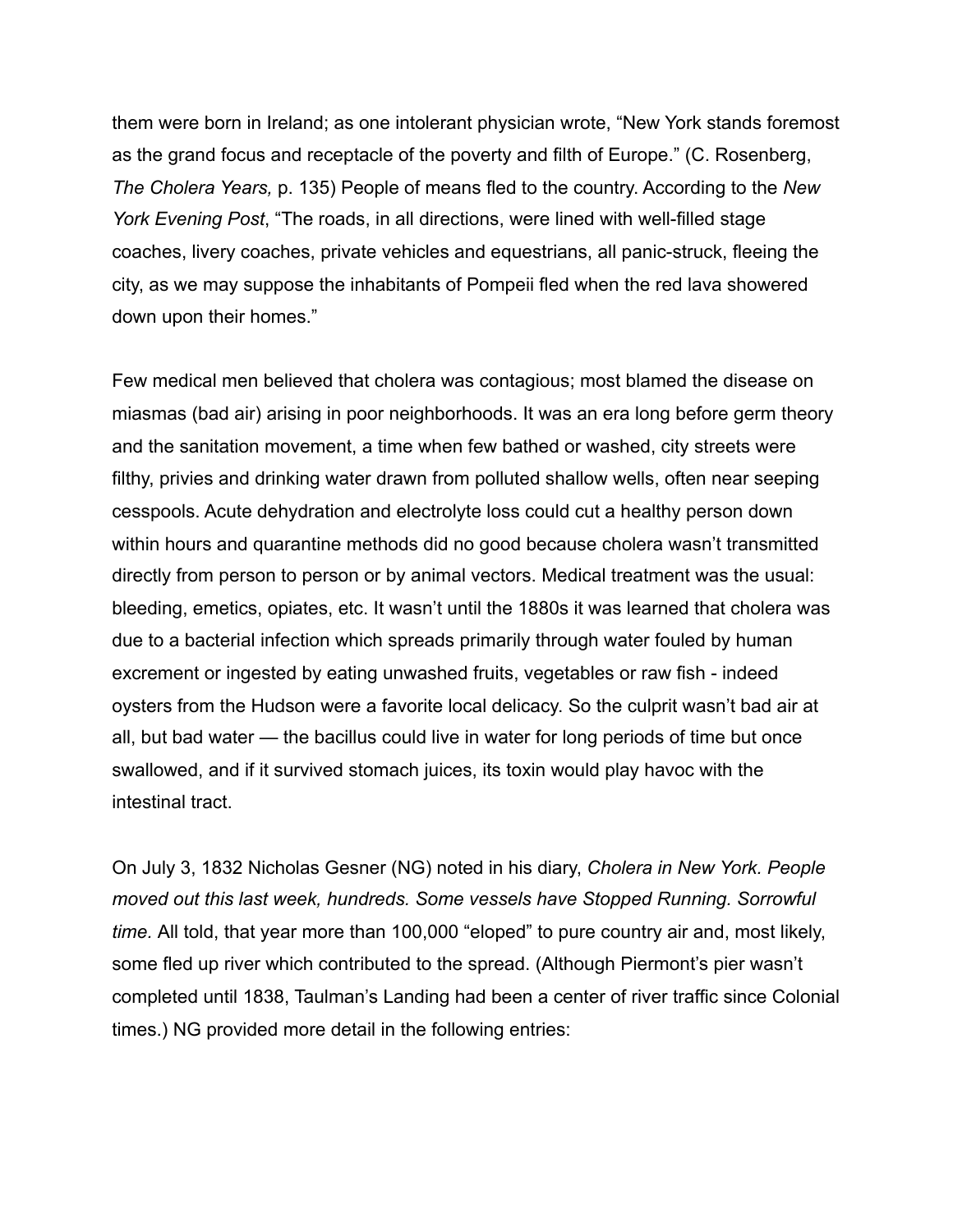July 6: *Many hundred families move from New York for to flee from the Asiatick Cholera. It began at Quebec and Montreal, crossed the Atlantic. It appears that it began there sometime in the first of January last.*

Aug. 31: *Cholera raged a few Days past in Closter. Several Died. Mrs. Bogert, in digging up her Sons cloths which were buried to wash them - she and a boy took it and both died. Cholera is now spread pretty much over all the United States. A Solemn Judgement* [by God upon sinful mankind.]

 Sept. 1: *Robert Sneden poorly…with Bloody flux. Mrs. Chapman has Cholera in point.* 

Sept 4: *Jacob Gesner's wife Betsy bad with Relax* [described elsewhere by NG as bloody and Slymy excrement.] *I got Away to go for Dr. Perry, little after 10 o'clock night. Dr. Perry came late in the night, intending to go to New York from Fort Lee and stopped and concluded that Betsy had the (Bloody) Dysentery. Sept. 7: Piercy preached excellent sermon, yea extraordinary. Good number hearers, suppose about 200 hearers. Many out doors.Text Amos: "prepare thyself to Meet thy God."* 

Sept 8: *A full house 8 or 10 Mourners…Oh! the tears, cries. The Lord present, we*  all on our knees praying to the Lord. Altho a mournful penitential time, yet what a *Glorious time.* 

The devout had little sympathy for the plight of the cholera-stricken poor. They believed the pestilence was due to poverty and sin - an angry "God's justice." Like with the flood and the plague of locusts, cholera was a means by which the Lord achieved moral purification. Its no wonder that church services were overflowing. Haverstraw's *North River Times* (1834) reported that one of the local victims (Judge Cowen) was "a man remarkable for his temperate habits and universally esteemed," but added that for every such estimable person affected, there were perhaps twenty more victims who are "addicted to habits of intemperance or uncleanliness and are swept off." Or, as *The Rockland County Messenger* put it, cholera is *"*chiefly confined to the vicious and filthy." (August 10,1854.)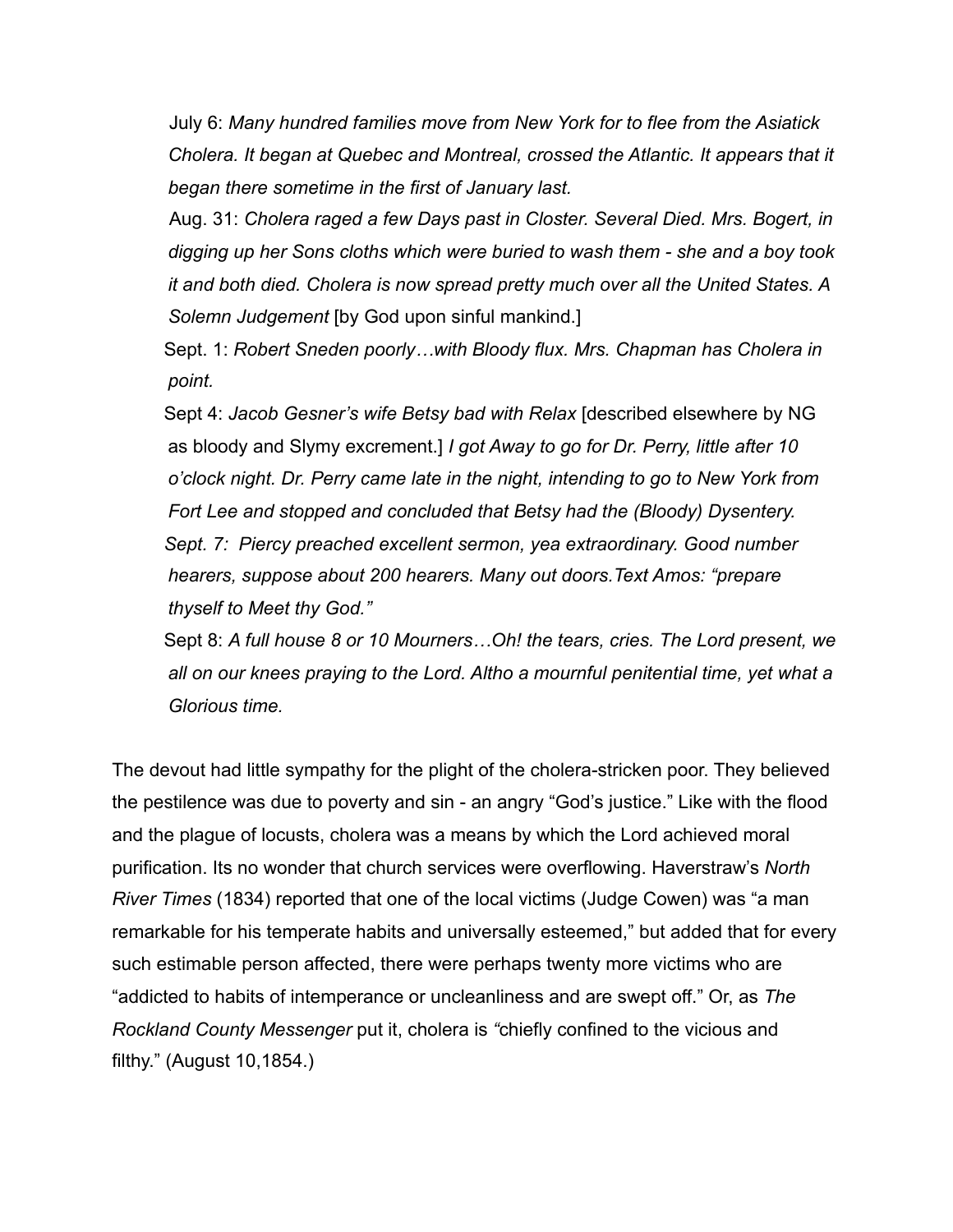After the "plague" of 1832 abated, sporadic cases recurred during the next two summers. Indeed on August 8, 1833 NG, himself, reported, *I was taken before Day-light this morning with Cholera Morbus.* (This was a term then used for cases of acute gastroenteritis usually appearing in late summer.) Two days later he was still *vomiting and purging* but within another week reported, *I am considerably better. My appetite is better. I use circumspection.*

In 1849, after a seventeen year hiatus, epidemic cholera (called Asiatic cholera) returned and, as NG had noted in his diary, this time Piermont felt the full force. In New York City more than 5,000 died, many of their bodies buried in a mass grave on Randalls Island. In June ex-President James Polk, three months after leaving office, died of cholera. Two weeks later (July 3) his successor Zachary Taylor declared a day of national prayer for "public fasting, humiliation and prayer on account of the malignant disease." One year and one day after that, President Taylor, himself, developed symptoms of cholera - according to legend several hours after eating raw vegetables and a large bowl of unwashed cherries at the White House. He died five days later and afterward his hearse was drawn by eight white horses with 100,000 people lining the funeral route. The fate of Piermont's victims that year was scarcely noticed.

Except for NG's observations, the only surviving primary source that documents any outbreak in Piermont in 1849 is a typewritten history of the First Baptist Church which suggested that something ominous was at work. It noted that three church elders died of cholera that summer: Brother John I. Wilne, age 41, Deacon Adrian Onderdonk, age 38, and Brother John Gahanna who while "administering to the wants of a large number of families who were afflicted with the cholera, was himself called to fall a victim to its fearful power in his 63rd year." How many more who were not church members were infected or died is unknown.

The next to last diary entry made by then 83 year old NG was on July 20, 1850, but just two weeks later a far more reliable chronicler of local events, the *Rockland County Journal,* began publishing as a weekly newspaper. In the first issue the editor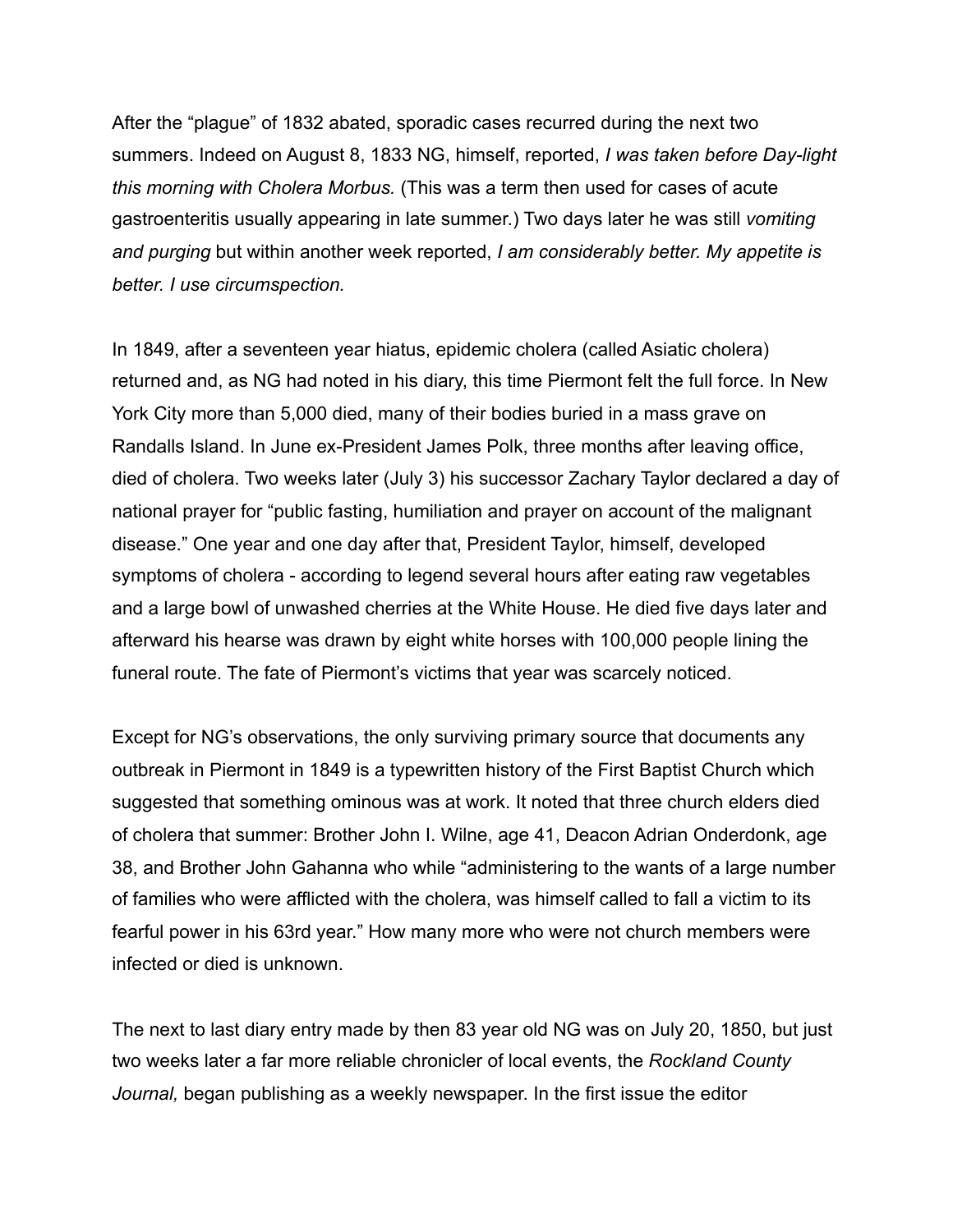proclaimed that the paper would not indulge in "frivolous gossip" and vowed to provide "pungent, high-toned articles on the topics of the day." So it was that five years later in 1854 when Piermont was gripped by another outbreak of cholera, an unnamed reporter went over to see for himself and reported back in graphic detail. (See August 5 and 12 issues, on-line, HRVH Historical Newspapers.)

#### *RAVAGES OF THE CHOLERA IN PIERMONT*

 *It becomes our painful duty this week to record the existence beyond a doubt of Cholera in Piermont. During the last few days, the most exaggerated rumors have been in circulation and in order to arrive at the exact truth, we made a personal visit on Wednesday among all the dwellings in the infected district. Although, as we anticipated, the case was not as bad as rumor has made it. still, we witnessed scenes that would make the heart of a stoic ache. The first probably defined case of cholera was that of Timothy Driscoll who was taken on the 22d of July and died. On the last Sunday, Timothy Cronan on the hill, was taken and died the next day. The same night his little daughter, about ten years old was taken and also his wife who died on Tuesday. At the time of our visit, the little girl was laying on a heap of old bedding on the floor with no one to care for her or heed her wants. The flies literally fastened to her eyelids. As we looked on the pitiful scene we could not help wondering where the overseers of the poor were….Up to Wednesday noon, eleven deaths had occurred from this cause and about twelve cases more were under treatment. The village Board of Trustees commenced the erection on Wednesday of a building to be used as a hospital selection for the site the ground near the river in the rear of Odd Fellows Hall*  (currently the Macedonian Baptist Church.) *It stands about 400 yards from any dwellings, and obviates the necessity of carrying the patients any great distance. There seems to be a complete panic especially among the railroad laborers, and those who have no families are leaving the place with as much haste as possible. It is our opinion that the disease is not contagious, and we hope for humanity's sake, the citizens of Piermont will not shun through fear their duty, especially toward the stricken.*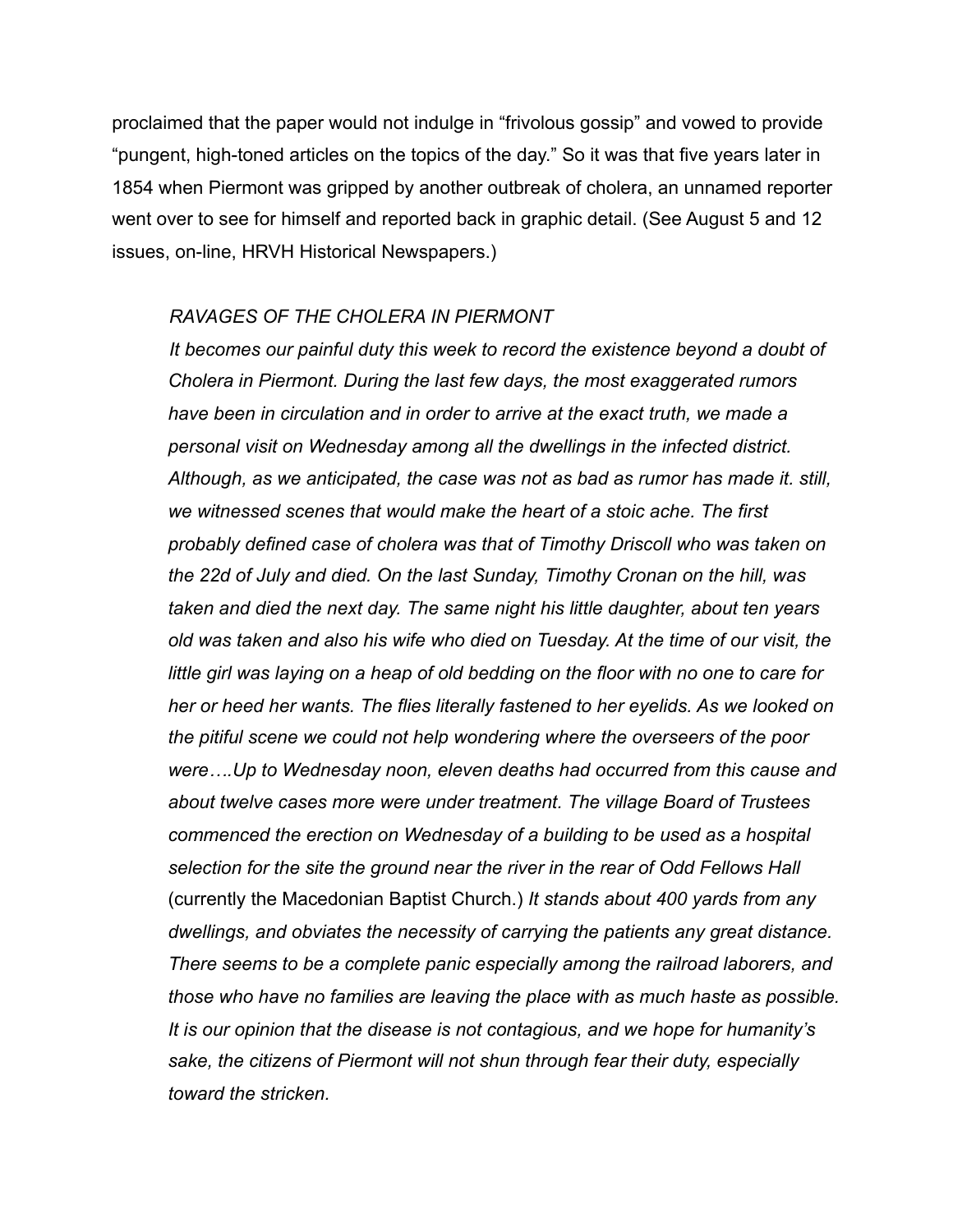By the next week the situation had improved, although there'd been two more deaths.

# PROGRESS OF THE CHOLERA AT PIERMONT

 *Since our gloomy record last week of the ravages of the dreadful disease at Piermont, we have paid another visit, in company with Dr. Hopson, Physician of the Board of Health,* [James A. Hopson was Piermont's first physician] *through the infected districts. Though we cannot, as we hoped, record this week the cessation of the frightful scourge, yet it has evidently reached its climax and a reasonable hope may be indulged that it will cease entirely. Were it in our power to convey an exact description of some of the scenes which actually occur during the prevalence of this pestilence, this would scarcely be credited. The idea of grappling with such a terrible visitor, surrounded with all the palliatives comforts which affection and wealth can throw around, is sufficiently terrifying but to see it in the abodes of the suffering poor, attended with want, destitution and desertion, is the very refinement of horror.* 

On August 19, 1854, one week after his second visit to Piermont, the same reporter for the *Rockland County Journal* reflected on what he'd witnessed and bitterly criticized the wealthy class who in his judgment had distanced themselves from poor victims:

 *They never enter the cabin of the afflicted lest their garments should be soiled or their reputations in certain circles depreciated. They can scarcely pass within a hundred yards of the abode of pestilence and poverty without turning up their dainty noses…and that is one train of thought suggested by Our visits through the cholera districts of Piermont.* 

Nothing more seems to have appeared in print about cholera outbreaks in Piermont either in 1849 or 1854 and the actual number of victims, especially among anonymous railroad workers, was never recorded. No doubt some good souls tried to help and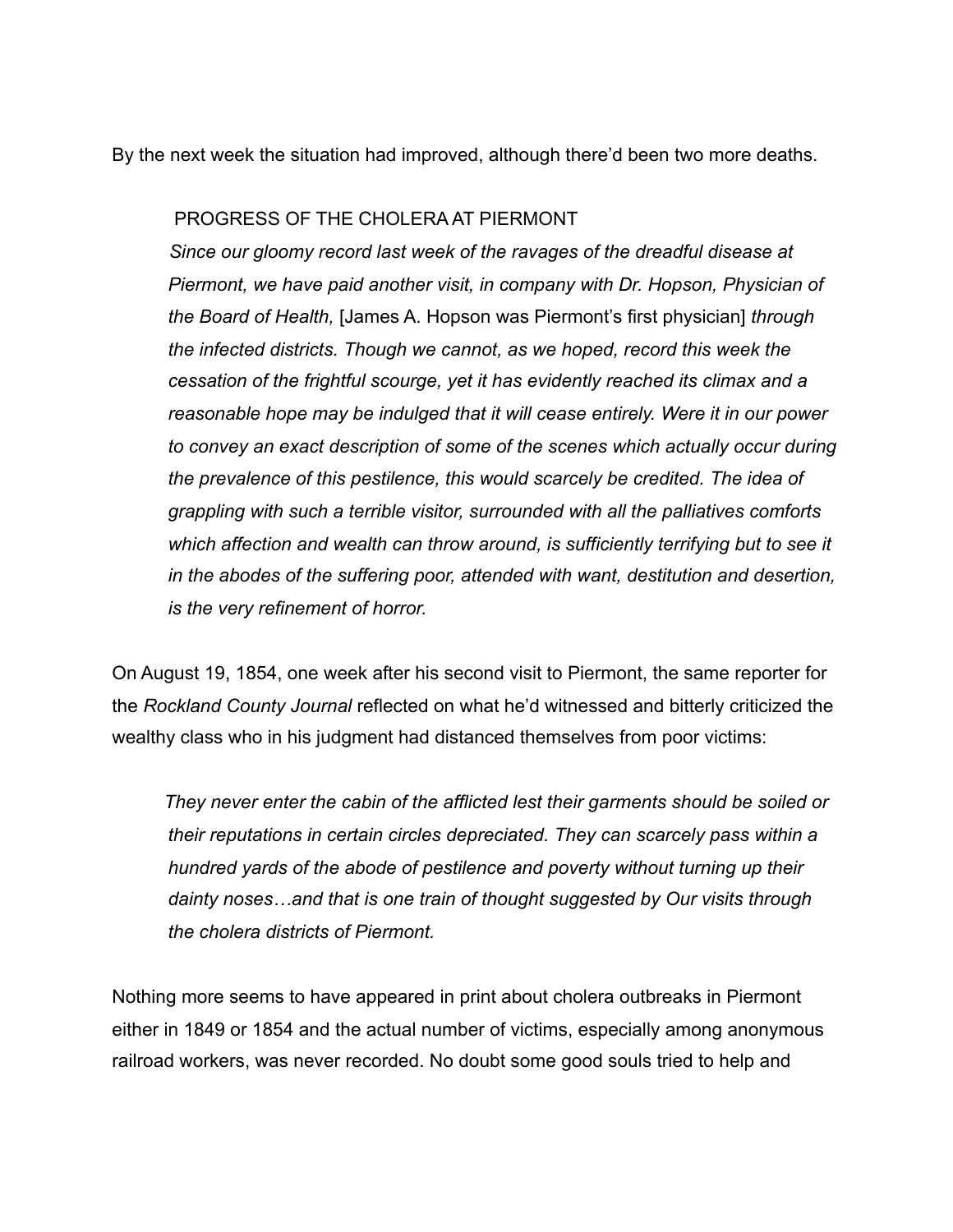many years later (February 5, 1887) the *Rockland County Journal* reported the following:

 *Dr. James A. Hopson, whose funeral was held last Saturday, was a resident of this village for many years, and at one time was the leading physician in our county; but through misfortune, for the past ten years his practice was very limited. During the cholera epidemic of 1849 he was of great assistance to the poor people of this town, and although he has not practiced of any account for the past few years, he will be missed by a great many who used to see him pass their door daily. The Doctor died of softening of the brain.* 

Lacking additional primary source material, we can only speculate about the magnitude of devastation wrought by cholera in Piermont at mid-19th century. Nevertheless, any fair description of the village's history should be sensitive to the plight of ordinary people even as the contributions of civic leaders are celebrated.

## **MORE ABOUT CHOLERA AND PIERMONT**

Although the outbreak of 1854 wasn't as severe as those that began in 1832 and 1849, his time southern and midwestern states also were hammered — more than 1,400 people died in Chicago alone. That same summer in London, Dr. John Snow discovered that the cause of a cholera epidemic there came from drinking water from a single public pump. Also in 1854, the causative bacteria *vibrio cholerae* was isolated in Italy, but its full significance wouldn't be appreciated until the work of Louis Pasteur in France in the 1870s and Robert Koch in Germany during the 1880s.

NG's scant observations in 1849 had established that a health crisis existed in nearby Piermont and because this transit hub seems to have been more effected than nearby towns, it seems likely that the water borne bacterium came from down river. At mid-19th century the village was going through a growth spurt with its population swelling to more than 2,000, many of them unmarried Irish railroad workers who were living in hastily constructed unsanitary quarters along the polluted *Slote* — outhouses emptied directly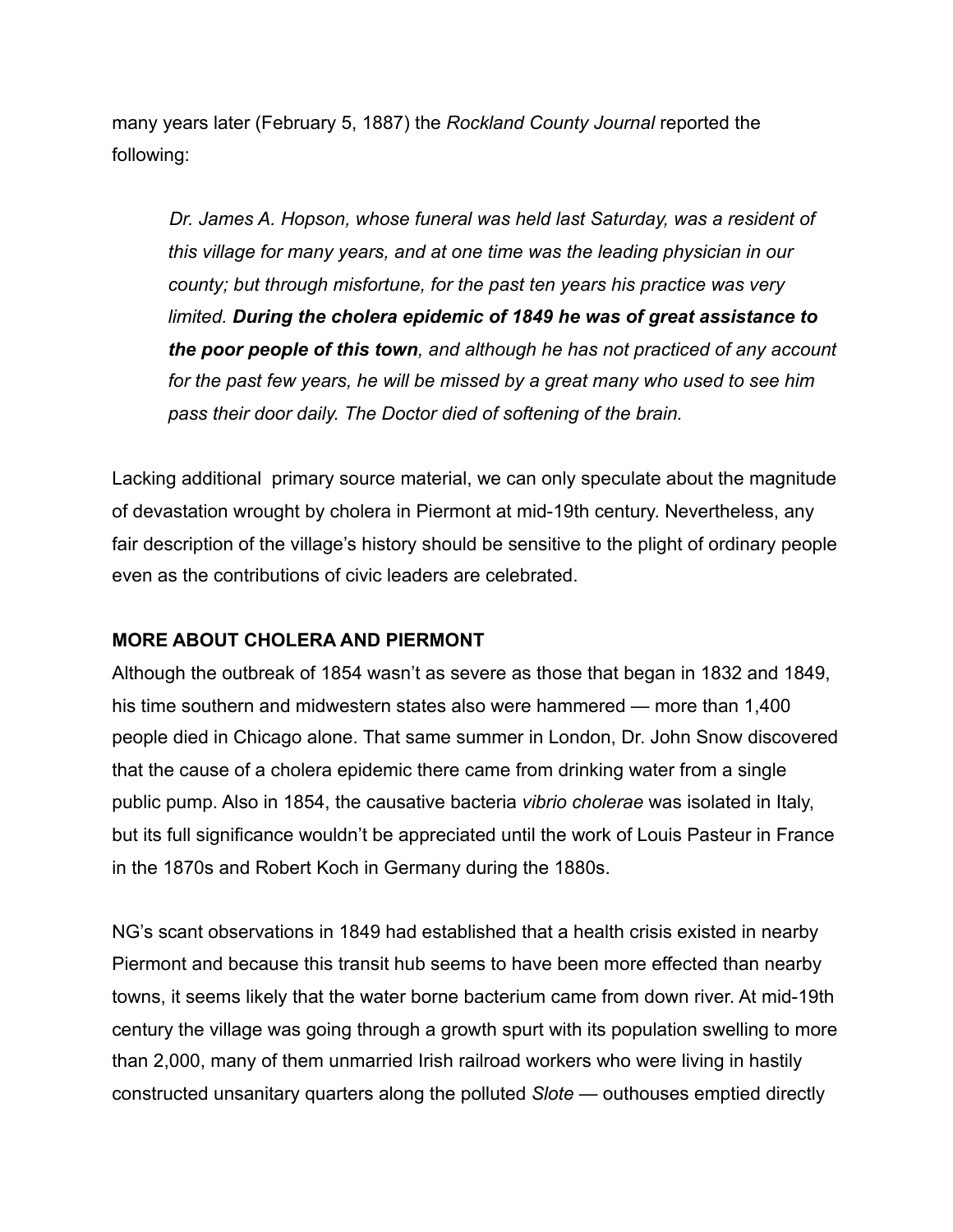into the creek where, no doubt, the workers washed themselves and their clothes. A booster writing to the *Rockland County Journal* (June 19, 1852) praised many new developments in the village, but described "shanties which will very soon be torn down and a neat row of cottages will supply their place."

A familiar folk song dating from the 1850s, *Paddy Works On The Railway,* depicted the plight of thousands of Irish railway workers who fled the potato famine at home during the 1840s to seek refuge in America; one verse went, "And when Pat lays him down to sleep, The Wirey bugs around him creep, And divil a bit can poor Pat sleep, While he works on the railroad." Work and living conditions were harsh, the workers frequently were exploited and abused by unscrupulous contractors and sometimes this led to violent riots which fueled nativist perceptions of the Irish as a rowdy and disorderly group. Context for what might have prevailed in Piermont can be appreciated by a tragedy which occurred in Malvern, Pennsylvania in 1832 where fifty-seven recently arrived Irish railroad workers died of cholera. Cramped living conditions helped to rapidly spread the disease through the work crew; those who didn't succumb tried to seek aid from the larger community but were shunned. Fear of the spread of cholera with rising anti-Irish and anti-Catholic sentiment in the wake of increased immigration created a situation in which these laborers were forced to suffer without any medical relief. It was as if they were an expendable race apart. The fifty-seven men who died in Malvern were hastily buried in a mass grave along the tracks on which they labored. ("Exploring Diversity in Pennsylvania History," [www.hsp.org\)](http://www.hsp.org)

During the 1840s and 1850s, Piermont was the busiest railroad terminal in the country; huge supplies of strawberries, dairy products, livestock, lumber and steel shipped 26 miles downstream to a terminal on Duane Street. Roughly ninety acres of land along the river bank, created from crushed Palisades rock and landfill, were crammed with terminal buildings, depots, two roundhouses that could accommodate 30 locomotives, a hotel, livery stables, repair shops, markets and dry goods stores. Conditions were chaotic with incessant din from clanging anvils, steamboat and locomotive whistles and smoke from engines and furnaces filled the air.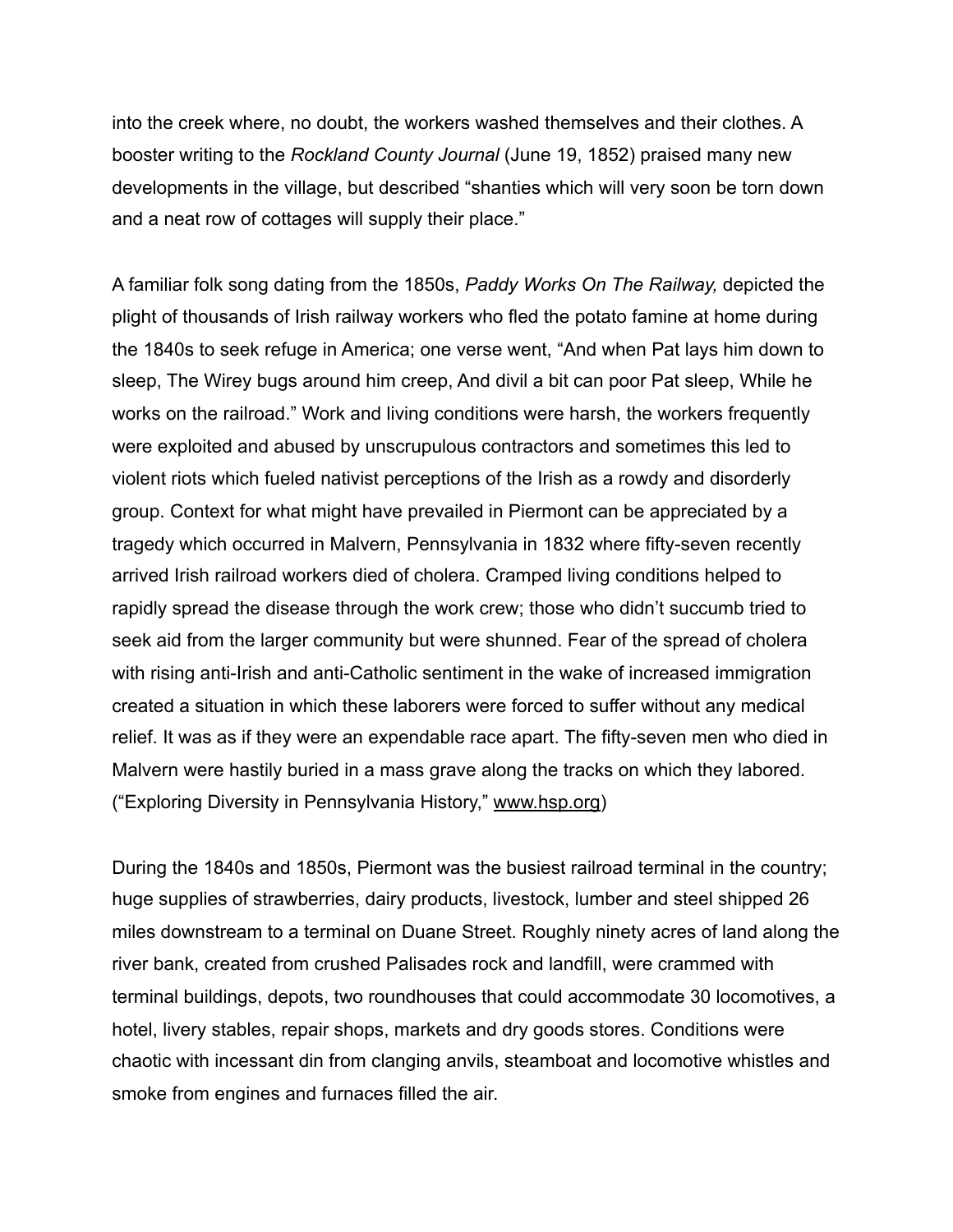During the 1840s and 1850s the railroad's fortunes fluctuated. Six months after the first section of the Erie Railroad opened from Piermont to Ramapo (1841), the company was in bankruptcy and the workers restless; "Irish work gangs brawled among themselves or with smaller groups of Germans in drunken fist fights and rioting." (John Scott, *South of the Mountains*, Vol. 20, No. 3, July-Sept., 1976, p. 16.) In 1857, when its affairs again were in critical condition, a general reduction of wages was put into effect; 250 freight handlers in Piermont had their pay reduced from \$1 to 95 cents for an eleven hour day. When the men learned that the president of the line would not take a reduction in his \$25,000 annual earnings, they went on strike and everything ground to a halt — in four days 200 carloads of produce backed up. In order to protect the property and disperse the strikers, the sheriff of Rockland called for the Piermont Guard, who turned out with fixed bayonets and ammunition. When a hundred immigrants escorted by 25 policemen arrived by boat from New York City to replace the strikers, at first, they were driven off with some thrown in the river, but eventually the strikers were subdued and relative calm restored. For our purpose, though, the point is that in this tinder box, sanitation surely was not a high priority and unclean conditions were conducive for an outbreak of cholera. If wealthier people were less ravaged, it was not because of any superior morality but because their drinking water was less likely to be contaminated.

Published histories about Piermont at mid-19th century emphasize contributions of civic leaders, completion of the new pier, incorporation and renaming the village and the great day (May 14, 1851) when President Millard Fillmore, Secretary of State Daniel Webster and more than three hundred notables rode the first passenger train from Piermont to Lake Erie. However, the few existing primary sources from those exciting years suggest a darker alternative narrative. NG's diary and the local church records from 1849 and a journalist's eye witness accounts in 1854 had employed such terms as frightful scourge, suffering poor, panic among railway workers, shanties, destitution and desertion, deaths of church elders who tried to help, need for a cholera hospital. Some of this may have been overwrought but, clearly, everything was not celebration and